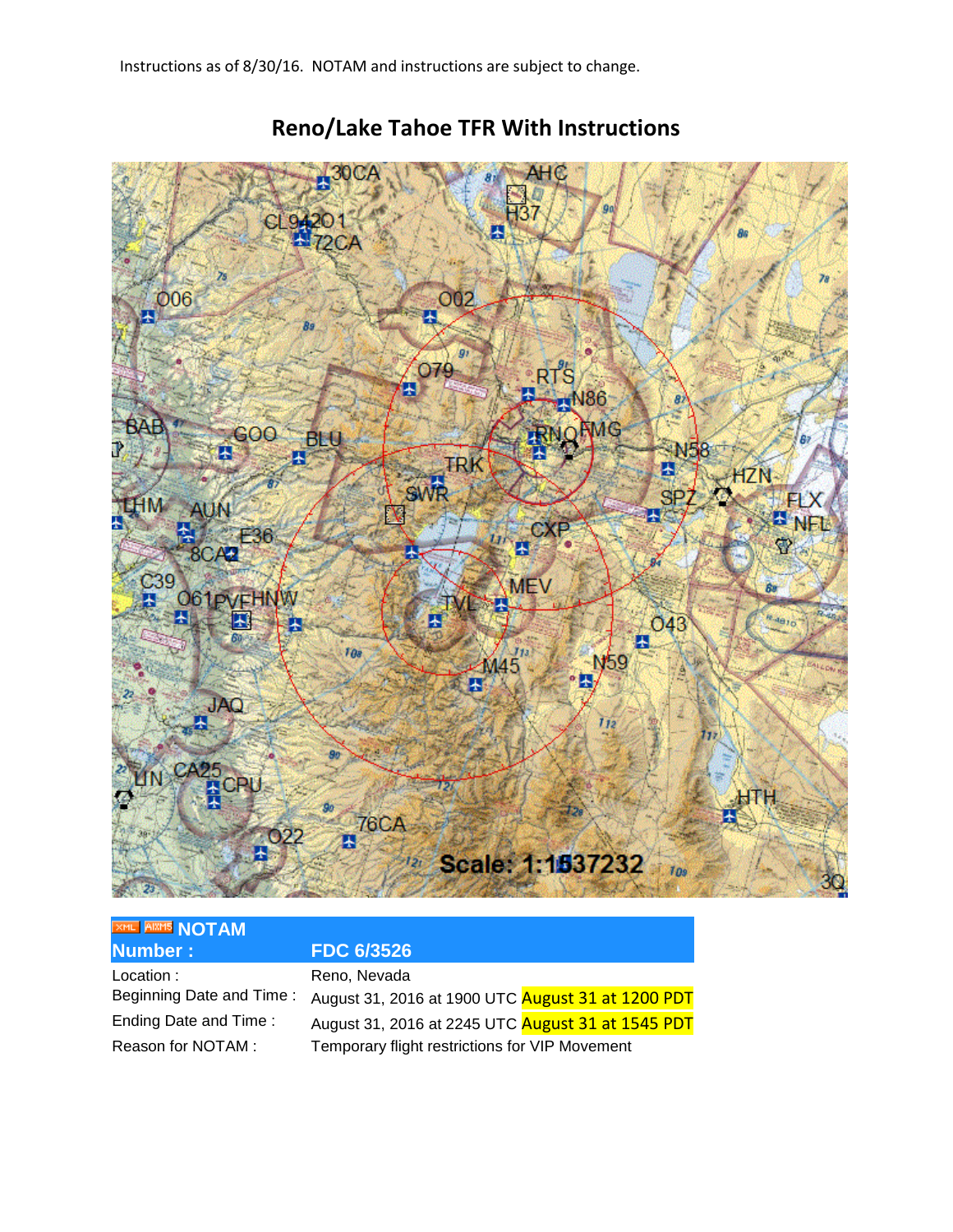Instructions as of 8/30/16. NOTAM and instructions are subject to change.

## **All pilots that need to enter presidential TFR 6/3526** should follow these simple steps:

**Step 1.** Consider waiting for the TFR to close. As you can see in the NOTAM, areas A & B will only be active for one hour total, areas C & D will be active for 2 hours 45 minutes total, and areas E & F will be active for one hour total. Note: Areas E & F are geographically the same as areas A & B. If waiting for the TFR to close is not a viable option then proceed to step 2. Please see the following page for active times of each TFR area.

**Step 2.** As depicted in the NOTAM, *all aircraft must be on an active IFR or VFR flight plan with a discrete code assigned by an air traffic control (ATC) facility.* File your FAA flight plan via the method of your choosing (Duats, Foreflight, 1800-WXBRIEF, etc.) If your flight mission is approved in step 3 below then you can expect to receive the transponder code at that time. For urgent emergency missions you may proceed directly to step 3 without filing an FAA flight Plan.

**Step 3. Before you are airborne**, call Northern California TRACON at **916-366-4080** (yes this number is slightly different than the one listed in the NOTAM). Give the FAA controller the following information:

- Your name
- Aircraft you are flying (tail number).
- Your mission requirements including a description of the mission and your anticipated flight routes and altitudes.

After you convey this information the ATC controller will consult with the US Secret Service agent in charge, and a determination will be made whether the mission can be accommodated within the TFR or not.

If ATC is able to accommodate then you can expect to be given a discrete squawk code specific to your aircraft, a frequency to communicate on, and possibly other instructions specific to your flight including communication instructions and additional limitations that may be placed on your flight activities. You must maintain constant communications with ATC while operating within the TFR. Note: These instructions may change with the arrival of the Secret Service on 8/31/2016.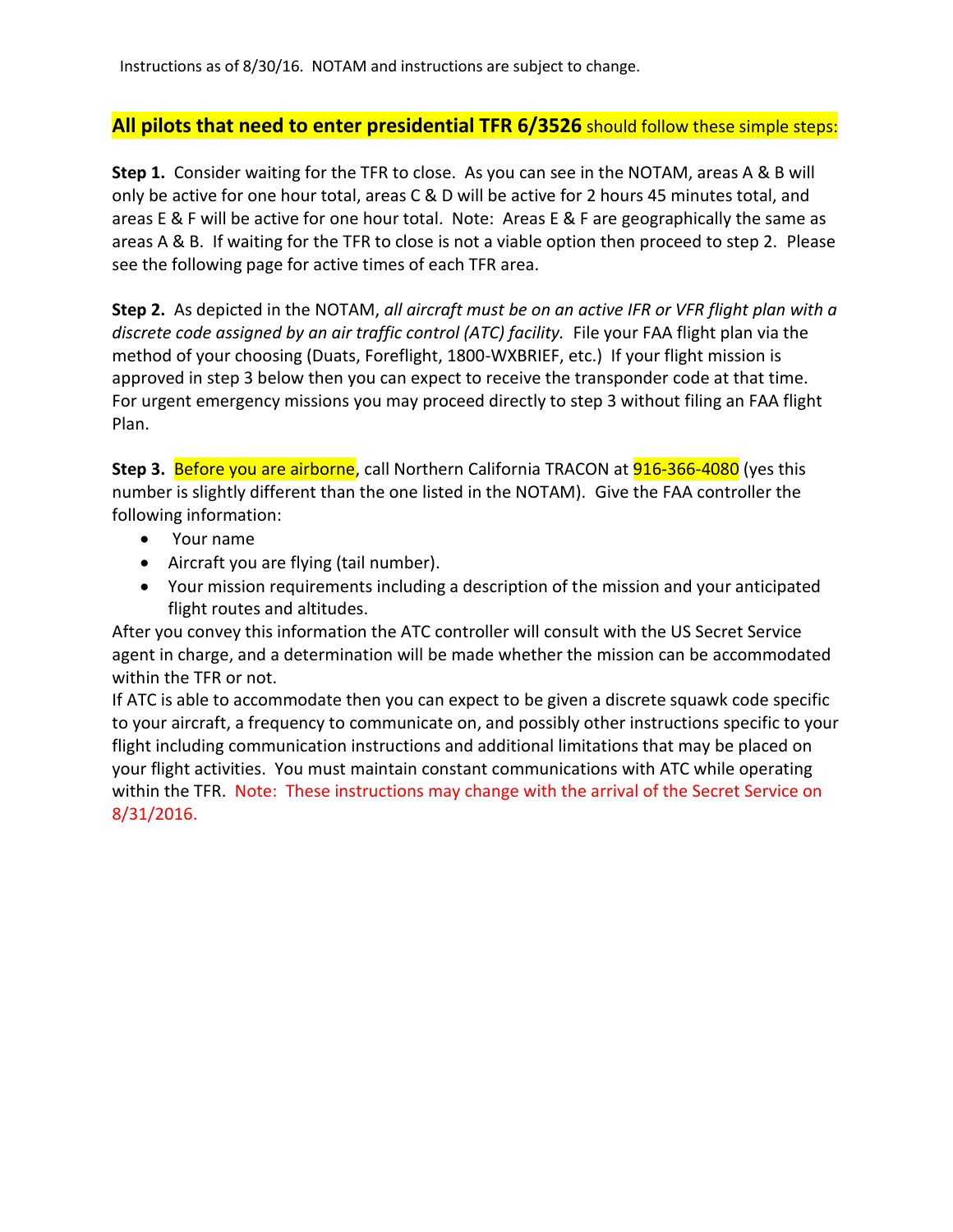| Area A             |                                                                      |
|--------------------|----------------------------------------------------------------------|
| Center:            | On the MUSTANG VORTAC (FMG) 234 degree radial at 5.5 nautical miles. |
|                    | (Latitude: 39º29'57"N, Longitude: 119º46'05"W)                       |
| Radius:            | 30 nautical miles                                                    |
| Altitude:          | From the surface up to and including 17999 feet MSL                  |
| Effective Date(s): | From August 31, 2016 at 1900 UTC (August 31, 2016 at 1200 PDT)       |
|                    | To August 31, 2016 at 2000 UTC (August 31, 2016 at 1300 PDT)         |
| Area B             |                                                                      |
| Center:            | On the MUSTANG VORTAC (FMG) 234 degree radial at 5.5 nautical miles. |
|                    | (Latitude: 39º29'57"N, Longitude: 119º46'05"W)                       |
| Radius:            | 10 nautical miles                                                    |
| Altitude:          | From the surface up to and including 17999 feet MSL                  |
| Effective Date(s): | From August 31, 2016 at 1900 UTC (August 31, 2016 at 1200 PDT)       |
|                    | To August 31, 2016 at 2000 UTC (August 31, 2016 at 1300 PDT)         |
| Area C             |                                                                      |
| Center:            | On the SQUAW VALLEY VOR/DME (SWR) 121 degree radial at 20.6          |
|                    | nautical miles. (Latitude: 38º55'43"N, Longitude: 119º58'07"W)       |
| Radius:            | 32 nautical miles                                                    |
| Altitude:          | From the surface up to and including 17999 feet MSL                  |
| Effective Date(s): | From August 31, 2016 at 1930 UTC (August 31, 2016 at 1230 PDT)       |
|                    | To August 31, 2016 at 2215 UTC (August 31, 2016 at 1515 PDT)         |
| Area D             |                                                                      |
| Center:            | On the SQUAW VALLEY VOR/DME (SWR) 121 degree radial at 20.6          |
|                    | nautical miles. (Latitude: 38º55'43"N, Longitude: 119º58'07"W)       |
| Radius:            | 12 nautical miles                                                    |
| Altitude:          | From the surface up to and including 17999 feet MSL                  |
| Effective Date(s): | From August 31, 2016 at 1930 UTC (August 31, 2016 at 1230 PDT)       |
|                    | To August 31, 2016 at 2215 UTC (August 31, 2016 at 1515 PDT)         |
| Area E             |                                                                      |
| Center:            | On the MUSTANG VORTAC (FMG) 234 degree radial at 5.5 nautical miles. |
|                    | (Latitude: 39º29'57"N, Longitude: 119º46'05"W)                       |
| Radius:            | 30 nautical miles                                                    |
| Altitude:          | From the surface up to and including 17999 feet MSL                  |
| Effective Date(s): | From August 31, 2016 at 2145 UTC (August 31, 2016 at 1445 PDT)       |
|                    | To August 31, 2016 at 2245 UTC (August 31, 2016 at 1545 PDT)         |
| Area F             |                                                                      |
| Center:            | On the MUSTANG VORTAC (FMG) 234 degree radial at 5.5 nautical miles. |
|                    | (Latitude: 39º29'57"N, Longitude: 119º46'05"W)                       |
| Radius:            | 10 nautical miles                                                    |
| Altitude:          | From the <b>surface up to and including 17999 feet</b> MSL           |
| Effective Date(s): | From August 31, 2016 at 2145 UTC (August 31, 2016 at 1445 PDT)       |
|                    | To August 31, 2016 at 2245 UTC (August 31, 2016 at 1545 PDT)         |